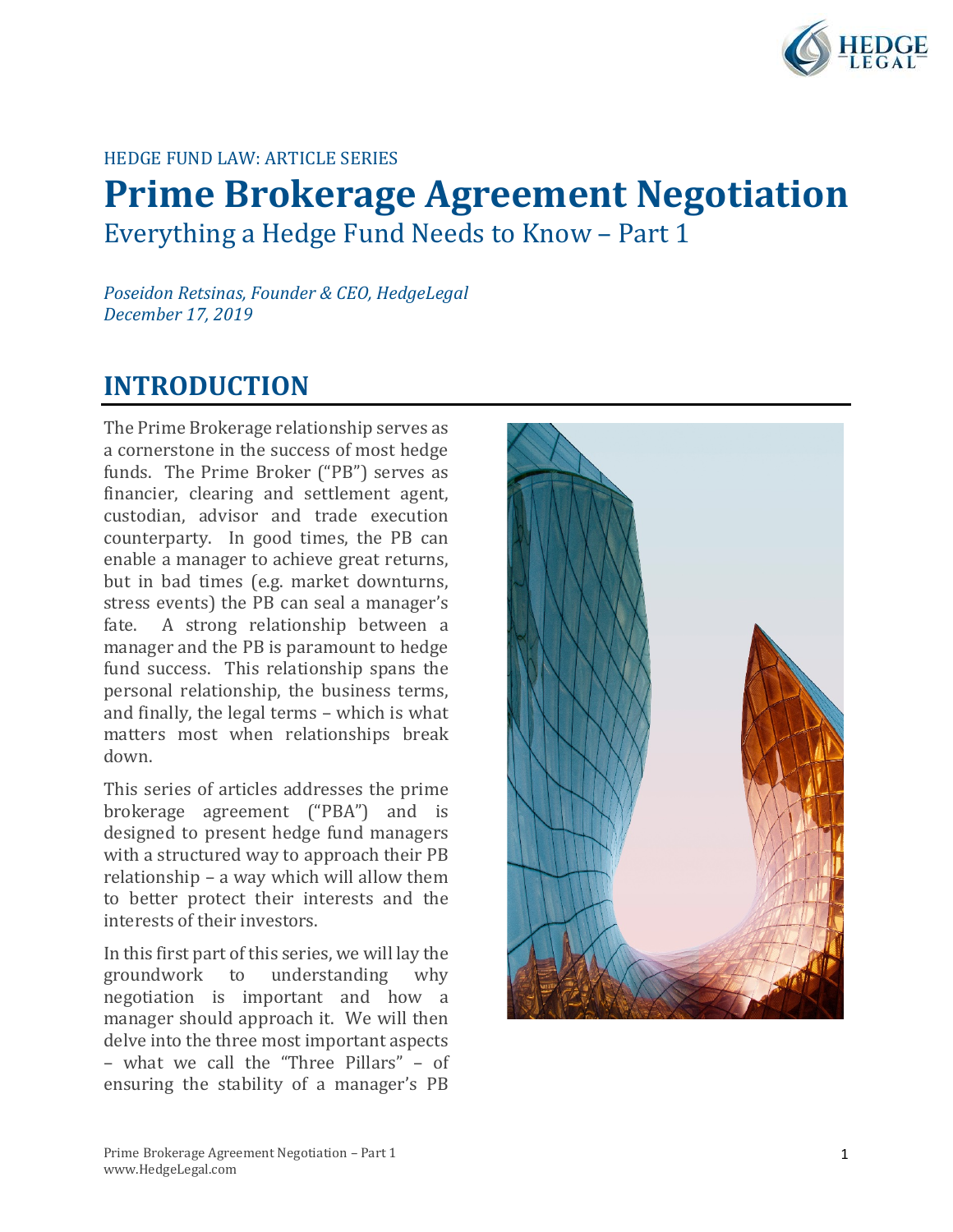

relationship: financing, margin and termination.[1](#page-1-0)

## **What is Prime Brokerage**

Simply put, a PB provides a centralized place for trading of many product types and provides various services. The PB provides financing, clearing, settlement, execution, technology (via reporting and trading platforms), consulting services, capital introduction, middle and back office support, etc.

There is a wide array of legal agreements (or relationships) that can exist with a PB. This will vary in accordance with the products traded (e.g., cash equities vs synthetic equities). For the purposes of this article, we will focus on cash equity prime brokerage – indeed, the most common form of prime brokerage. The three pillars which we will explain below apply to a greater or lesser degree to other types of prime brokerage but there are nuances which we will not cover here.

#### **Importance of PB Negotiation**

PB negotiation is essential because, done right, it can provide efficiency, certainty and stability, thereby allowing for the successful management of the hedge fund's business and strategy. On the other hand, a poorly negotiated PBA can give rise to a host of unexpected risks, since the template PBA is tilted heavily in favor of the PB. Let's examine some of these risks.

A template PBA only requires the PB to extend financing on an overnight basis and gives the PB sole discretion to determine margin requirements. This means that a manager's PB can pull financing or significantly increase the manager's margin requirements from one day to the next – even if the manager is not in default. This discretion could prove detrimental to a fund's performance as it may force the manager to liquidate positions at a moment's notice.

Moreover, consider that template PBAs confer the PB with broad and discretionary default rights against the fund. If the PB puts the fund into default, the show is over. Not only will the PB liquidate the fund's assets, but the effect of this default can also trigger a cascading effect of defaults to the fund's other trading agreements (e.g. other PBAs with other firms, ISDA, repo, futures clearing, etc.). The reason for this The reason for this cascading effect is that most trading agreements contain a *cross default provision* specifying that a default under any other agreement will be deemed as a default under that agreement as well.

### **Know What You Want**

The first step to any negotiation is knowing what you want. Determine the products, financing needs, and other services (e.g. trading tools such as an order management system, operations, reporting, consulting, cap intro, research, etc.) that the fund's strategy requires.

Understand the liquidity profile of the fund's portfolio and consider what kind of financing term the strategy requires. Have a clear sample portfolio to present to the PB, along with a great story about the manager, the investment philosophy and the potential for future success of the firm.

<span id="page-1-0"></span><sup>1</sup> Please note this article is examining cash equity prime brokerage, and not other types of prime brokerage such as fixed income prime brokerage, FX prime brokerage (or FX intermediation) or synthetic prime brokerage. Although there is some common ground, the service provided and relationship with the PB is different, and so too are the legal terms and approach.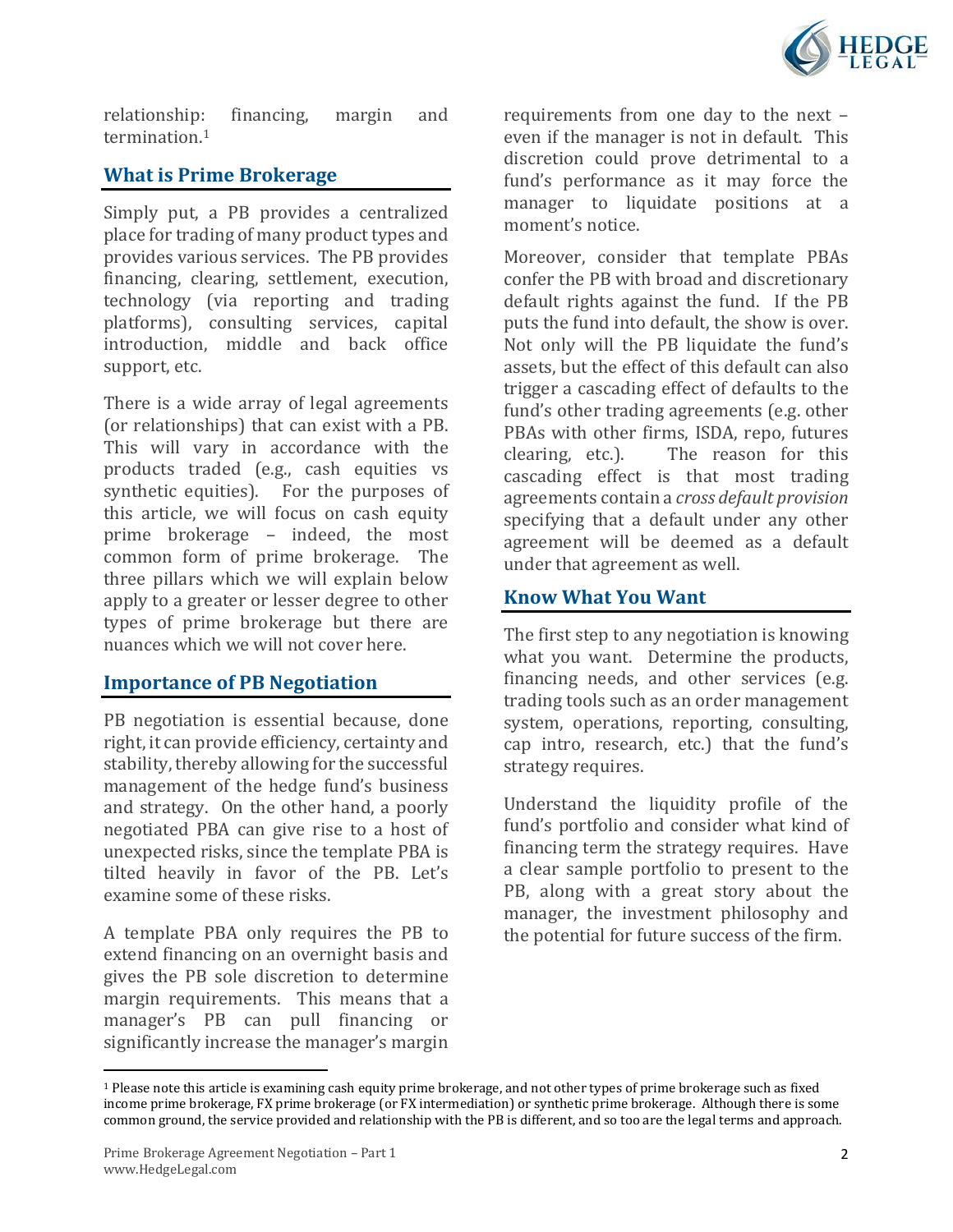

### **Know What You Represent**

The second step is to think about your bargaining power in the negotiation. Are you an attractive client to the PB? Do you represent a solid revenue stream that they cannot pass up?

To a PB, the ideal client is one that makes generous use of leverage, has a marketneutral strategy, shorts hard-to-borrow stocks and has high turnover (quant funds that execute with the PB's trading desks are particularly attractive). Strong support from within the PB's business unit will go a long way to helping a manager achieve more favorable terms in the legal negotiation process.

Nevertheless, even if you are not the most attractive PB client, there is a baseline of terms (call it market standard) that any hedge fund can and should obtain from their PB.

#### **How Does the PBA Work?**

Unlike other common trading agreements – such as the ISDA Master Agreement, the industry has not developed a standard form of PBA. Each brokerage firm has its own proprietary PBA template with a plethora of different formats and terms, each requiring careful review and consideration. However, certain core principles tend to<br>recur across all PBAs. As a result, recur across all PBAs. knowledge of these core principles will allow a manager to better understand the framework of any PBA and more easily navigate its terms.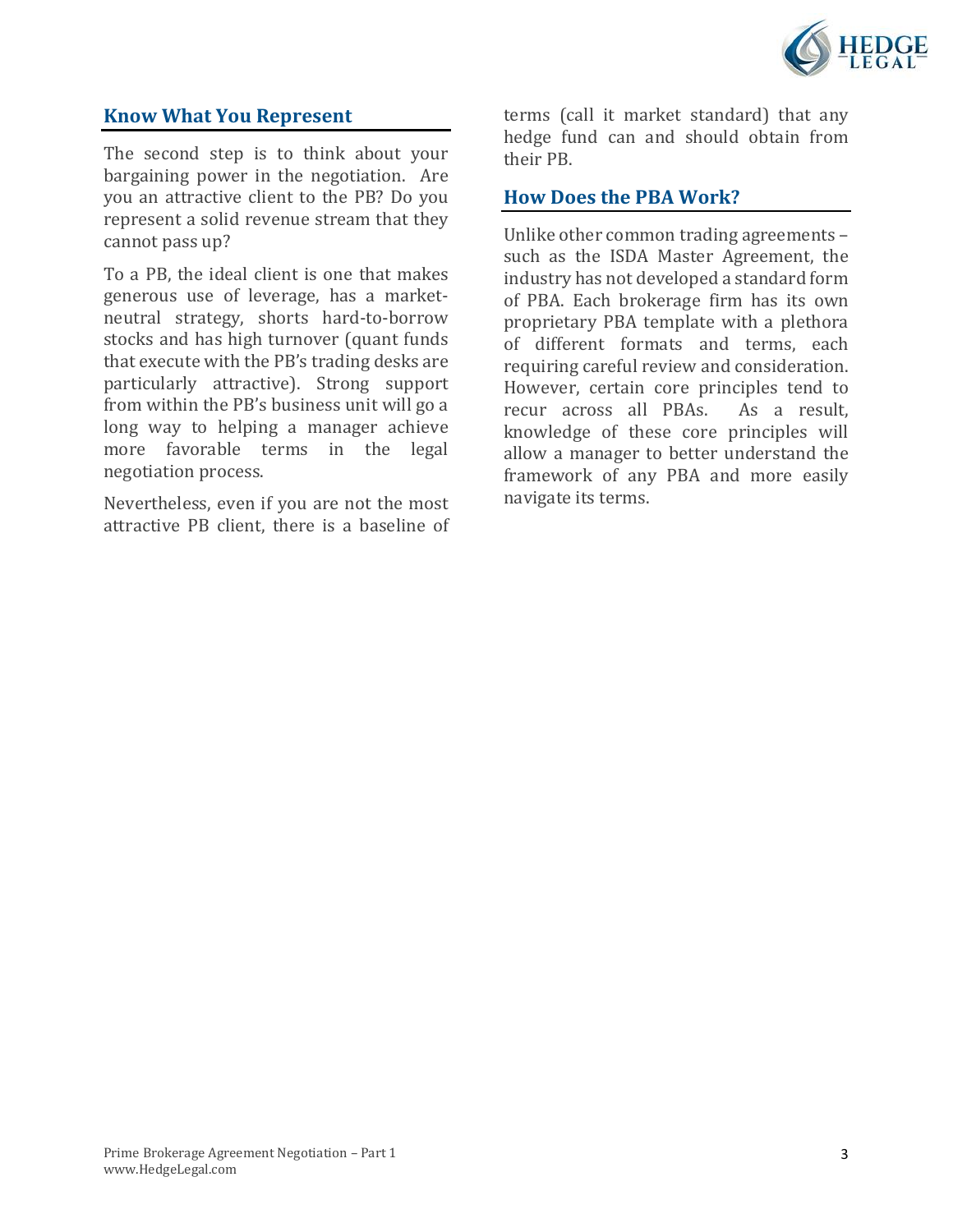

# **THREE PILLARS OF PB NEGOTIATION**

In the introduction, we alluded to the three fundamental pillars of PB negotiation: financing, margin, and termination (see Figure 1 below). These are the three key areas of every PBA where it is possible and necessary to obtain a degree of certainty and stability from the PB.

Put another way, the three pillars comprise the ways in which the PB can force a manager out of a relationship. Accordingly, knowledge of how to properly align and negotiate these elements is crucial. Weakness at one point in the chain can bring down the entire house.



| Financing:<br>Rate & Term                       | Financing - Longs<br>Fees - Shorts/Stock Borrow<br>Term $-30/60/90180$                                                                                                                                                                                                      |
|-------------------------------------------------|-----------------------------------------------------------------------------------------------------------------------------------------------------------------------------------------------------------------------------------------------------------------------------|
|                                                 |                                                                                                                                                                                                                                                                             |
| Margin:<br><b>Stability &amp; Certainty</b>     | Margin Terms (methodology - tied to lock up).<br>✓<br>Cross margining to other products (e.g. equity swap)<br>✓                                                                                                                                                             |
|                                                 |                                                                                                                                                                                                                                                                             |
| Termination:<br><b>With or Without</b><br>Cause | Events of default<br>• Limit discretion of PB<br>Include cure periods and operational error carve-outs<br>٠<br>Notification requirement before remedies exercised<br>٠<br>Fish or cut bait provision (waiver)<br>٠<br>Termination without cause - match the term commitment |

# **Pillar 1 |** *Financing – Rate & Term*

The first pillar of PB negotiation is financing, which is one method of deploying leverage. Recall that the starting point in any PBA is that *a PB provides financing on an overnight basis*. Stated differently, a PB initially makes no commitment as to the *rate* that will be charged in respect of borrowings, and the *term* of the loan. That position may be good for a PB, but bad for a

manager. Therefore, a manager will want to obtain certainty in these items when negotiating any PBA.

A breakdown of the inner workings of PB financing may be helpful in negotiating these items. Consider the following:

**On longs,** a PB extends financing, thereby allowing a manager to "lever-up" its fund's positions. Obviously, the more leverage a manager employs, the greater the financing it needs. When lending, a PB will charge the fund an interest rate as follows:

Interest rate = [Benchmark rate] *plus a* [Spread]

e.g.: = [Overnight Bank Funding Rate ("OBFR")] *plus* [35 basis points]

*\*These rates will vary depending on the markets and currencies involved, but also on the respective bargaining power to negotiate better rates.*

**On shorts,** a PB lends the fund stocks, which the manager then sells in the market. The PB will charge stock loan fees, often expressed as interest earned on the proceeds generated from the short sales, calculated as follows:

Interest rate = [Benchmark rate] minus a [Spread]

e.g.: = [OBFR] minus [30 basis points]

*\*\*The expression "through the middle" refers to the spread on the long financing plus the spread on the shorts. In the example above, it would be a total of 65 bps through the middle (35bps + 30bps).*

#### **In relation to Financing, what elements must be negotiated?**

(i) The benchmark rate and the spread;

(ii) The duration for which those rates are locked in; and

(iii) The size/amount of the borrowing line, and how long it will remain available.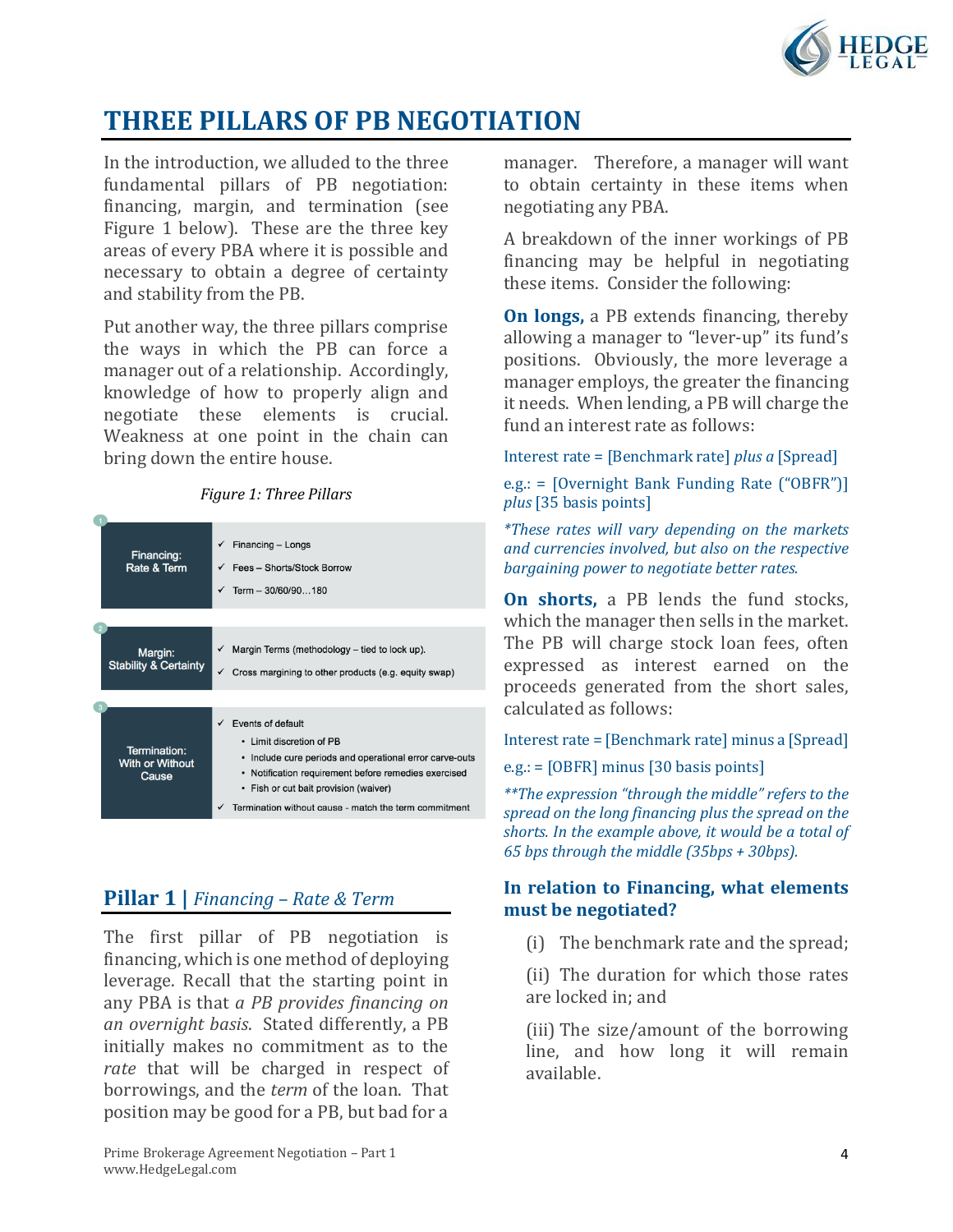

Typical timing for (i) and (ii) above is 30, 60, 90 or 120 days – this period is often referred to as the *lock-up* or *term*. The size of the manager, creditworthiness, revenue potential to the PB, volatility, and diversity of the manager's portfolio will be important factors in determining the lock-up period. Larger managers can get up to 180 days or more. For smaller managers, a 30-day lockup might be appropriate and will usually not result in the PB changing any financing costs. Where a longer lock-up period is<br>requested, and depending on the depending on the bargaining power of the manager, the PB may insist on matching the Benchmark component of the interest rate (described above) with the duration of the lock-up. So, if a manager is looking for a 90-day lock-up, the PB will seek to move the Benchmark out to the 3-month USD LIBOR, meaning more expensive financing.

Now, here's the curveball: none of the favorable elements mentioned above are even found in the main PBA. Rather, they are negotiated in a separate legal agreement, referred to as the *Term Commitment* or *Lock-Up*.

## **Pillar 2 |** *Margin – Stability & Certainty*

Obtaining low margin requirements with stability and certainty is the second pillar of PB negotiation – the other side of the same<br>coin as financing. Whenever a fund coin as financing. borrows, the PB will require the fund to maintain a certain level of margin.[2](#page-4-0) This

begs the next important question: how is a fund's margin requirement determined?

As with financing, a template PBA does not specify how margin is determined. Rather, it grants the PB unfettered discretion to determine margin requirements.

A breakdown of the inner workings of PB margin may be helpful in negotiating PB requirements. Consider the following:

*Margin required by the PB is the greater of the…*

#### **Regulatory Requirement**

*and* 

#### **House Requirement.**

*Regulatory Requirement* is the minimum margin required by regulation. In the U.S., the relevant regulation is either "Reg T" (50% margin requirement, i.e. 2 times leverage) or "Portfolio Margining" (15% margin requirement, i.e. roughly 6.7 times leverage). If a fund needs even greater leverage, there are arranged financing solutions<sup>[3](#page-4-1)</sup> or synthetics (e.g. equity swaps) provided by most bulge bracket PBs for this purpose.

*House Requirement* is the minimum margin required as determined by the PB from a risk perspective. A manager should request that its PB provide the model the PB is using to determine the applicable House Requirement.

<span id="page-4-0"></span><sup>2</sup> For instance, a hedge fund may borrow \$80M with a \$20M margin requirement, for a total of \$100M. But the PB can force the manager to pony up more cash by increasing the margin requirement. In the above example, the PB could instead require \$40M in margin, so the fund would have \$60M being financed and \$40M in margin. As the example demonstrates, a higher margin requirement limits a fund's ability to borrow.

<span id="page-4-1"></span><sup>3</sup> For such arrangements, a PB often deploys its European arm to extend additional finance. Such arrangements, though they can increase the ability to run leverage, change the counterparty risk and regulatory environment that the fund faces vis-à-vis a U.S. broker dealer subject to 15(c)(3)(iii) 140% rehypothecation, to a UK entity which has no regulatory rehypothecation limit. In the event of a PB insolvency, the chances of the fund incurring losses via arranged financing are increased and the recovery of assets is more complicated. A number of hedge funds were faced with this situation in the wake of the Lehman Brothers bankruptcy, for instance.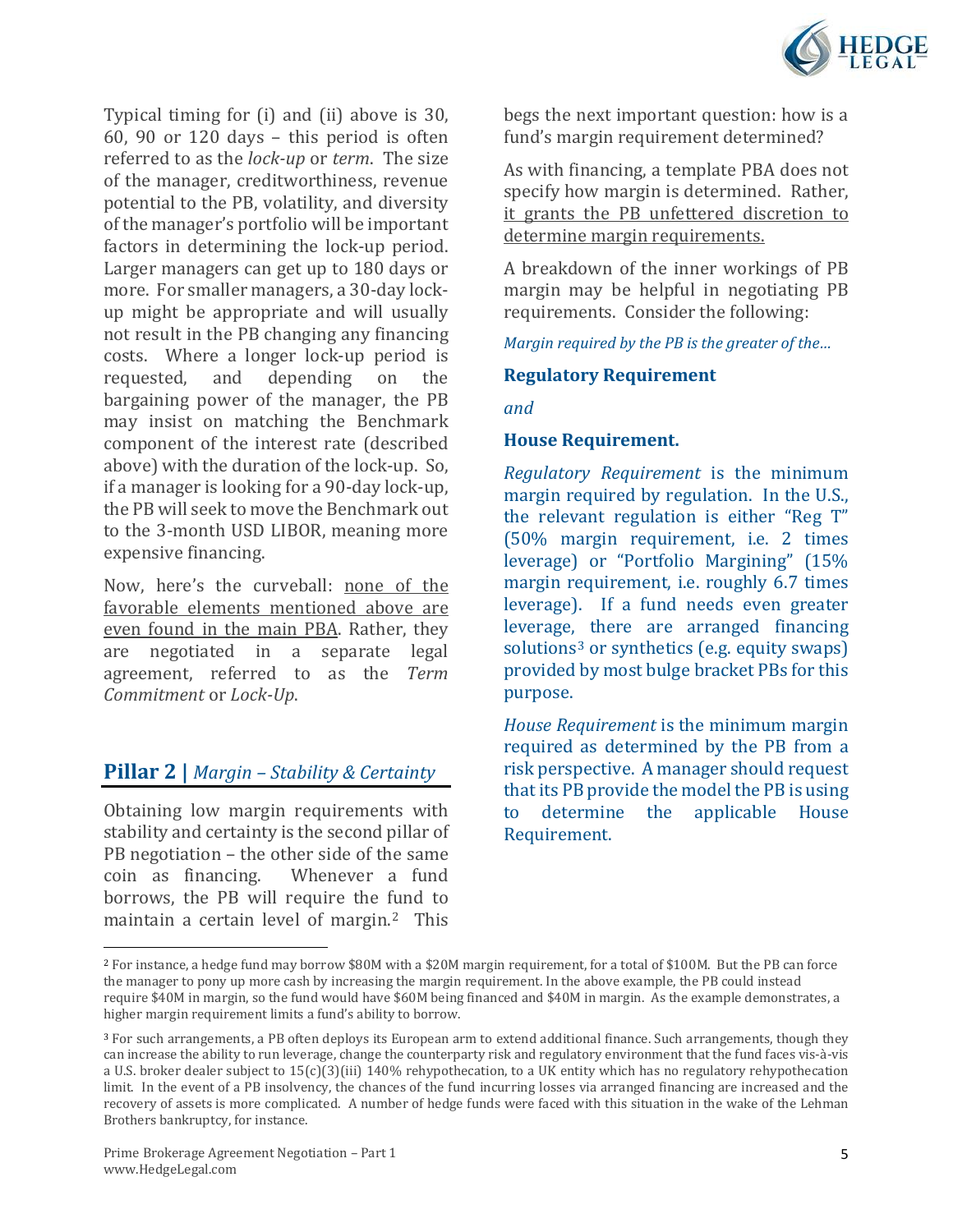

#### **In relation to Margin, what elements must be negotiated?**

**Margin Requirement.** How the PB determines the House Requirement should be hardcoded into the PBA (or in<br>the Term Commitment/Lock-up). It the Term Commitment/Lock-up). should therefore be subject to the same lock-up period before the PB can make any changes to it. Moreover, a manager should negotiate for lower margin requirements to keep more of the fund's cash "unencumbered" and available to be deployed to generate returns.

**Margin Transfer Timing**. A template PBA will usually provide that sufficient margin must always be maintained in the account. Unless a manager is overfunding a PB account, this will in practice be impossible. It is commonplace to negotiate a 10 a.m. cut-off time for margin to be posted the same day. Timing must coincide with a manager's<br>operational processes. Without operational negotiated margin transfer timing, the fund is at risk of missing a margin call and being unduly put into default.

**Return of Excess Collateral.** PBs typically assume no obligation to return excess margin to the fund. A manager should thus include a provision which provides that the PB will return excess margin to the fund in a reasonable timeframe upon the manager's request for both cash and securities; timing for cash should be 1-2 days, and securities should be one settlement cycle.

**Minimum Net Equity.** The SEC requires USD 500,000 of minimum net equity (comprised of cash and/or securities) in a PB account. The PBA should mention this amount and provide that the PB cannot demand a higher minimum amount.[4](#page-5-0) 

**Cross Margining/Bridging.** Many PBs offer the ability to cross margin cash products with synthetic products (e.g. cash equities with equity swaps), which<br>can lower the overall margin margin requirement.[5](#page-5-1)

# **Pillar 3 |** *Termination—With(out) Cause*

In Pillars 1 and 2, we explored the elements of PB negotiation as they relate to financing and margin. Some managers, depending on their bargaining power, may not get favorable terms on those two fronts; that is, the PB will sometimes refuse to provide a<br>Term Commitment/Lock-Up. Now. a Term Commitment/Lock-Up. manager about to enter the PB negotiating process might be thinking, "If I can't get those, why even bother negotiating anything else?"

True – not obtaining favorable terms in respect of financing and margin is consequential. Such unfavorable terms can force a manager to reduce exposure or transfer balances to another PB (if the manager has one available). But these consequences pale in comparison to being put into default. When put into default, the PB will have the option to liquidate all

<span id="page-5-0"></span><sup>4</sup> For Fixed Income Prime Brokerage, this is typically referred to as a clearing deposit and it is normal and acceptable for the PB to require a significantly higher clearing deposit.

<span id="page-5-1"></span><sup>5</sup> When cross margining, it is important to also assess:

a. the increase in counterparty risk. Usually, cross margining will involve that all assets be held at the PB, and ultimately, the fund will face the credit risk of that entity which is often of weaker credit quality as compared to the OTC Counterparty.

b. the changes in legal terms. When cross margining, PBs will often require additional control over assets and collateral. Cross default provisions are also bolstered in the PBA often negating terms negotiated in other documents (such as an ISDA).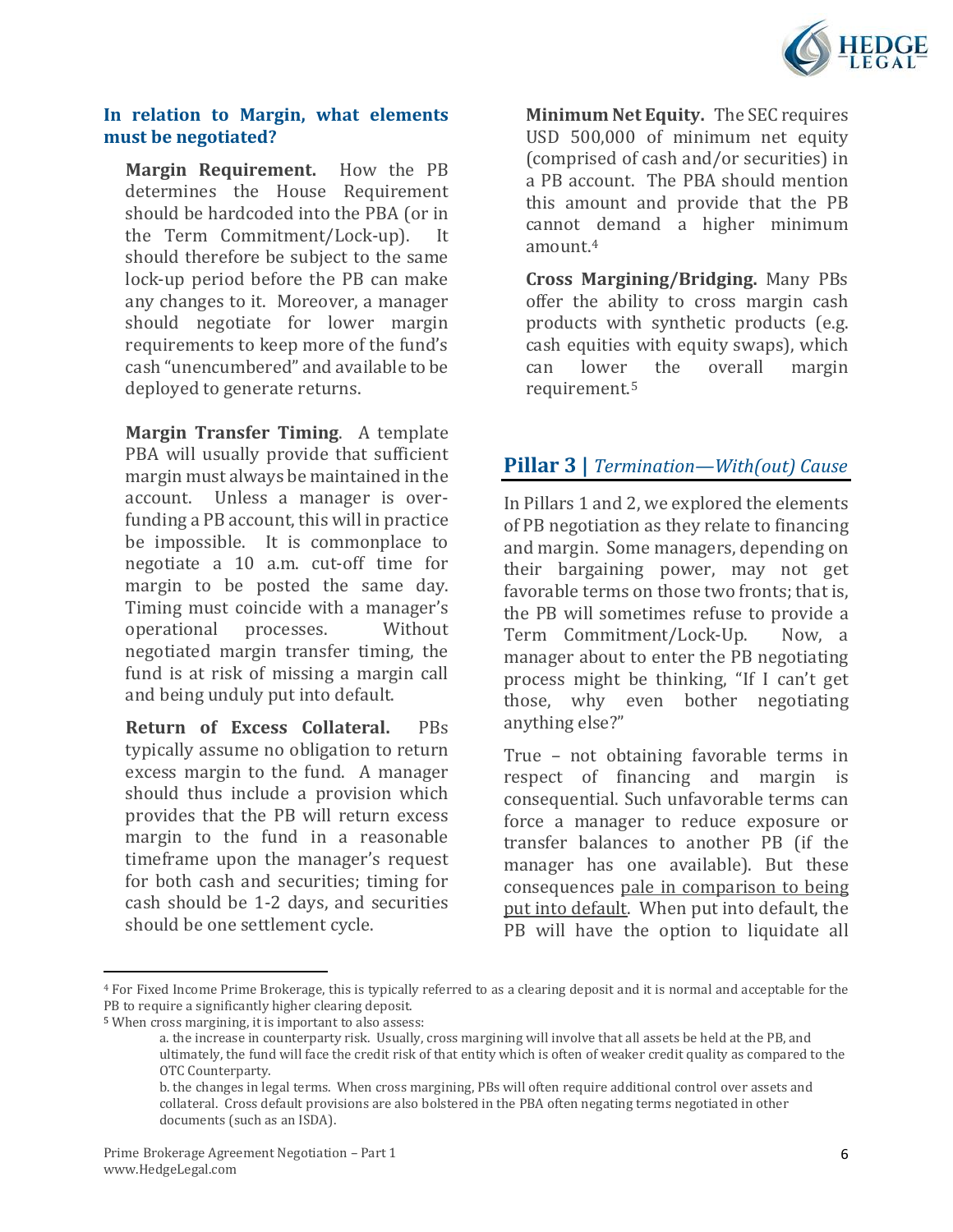

assets in the portfolio in its sole discretion and without notice. Worse still, most of a fund's trading agreements likely contain *cross default provisions*, creating a cascade of cross defaults in all other agreements.

To further highlight the importance of this pillar, we examine below termination without cause and termination with cause.<sup>[6](#page-6-0)</sup>

### **Termination Without Cause**

Termination without cause occurs in the normal course of business without either party being in breach of the agreement. Either party to the PBA, can put an end to the relationship. The fund should be able to end the relationship upon notice to the PB, but the PB should be required to provide advance notice. The timing for the PB's notice should align with any timing the fund has in the Term Commitment/Lock-Up. If fund does not have a Term Commitment/ Lock-Up, a manager should aim to get at least 30 days here. As an aside, where possible (based on the manager's size and wallet) a back-up PB should be set-up and active (or in the least close to being ready). If a manager's main PB pulls the plug, the manager should be able to move balances to avoid a disruption in exposure.

## **Termination With Cause - Events of Default ("EoDs")**

Termination with cause occurs when a manager (or its fund) is in the wrong as per the terms of the PBA. The PB will have the right to terminate the PBA if an EoD occurs. The EoDs stipulated in the PBA are the arsenal that a PB has in order to take complete control of the fund's account. The PBs will seek to include numerous discretionary rights so that they have multiple means of putting the fund into default. In practice, a PB will rarely use this

power, but will typically want as many options available in case the PB loses confidence in the manager or otherwise wants out of an agreement. EoDs get triggered when something has gone fundamentally wrong at a fund, or in times of extreme market stress.

When negotiating the EoDs in a PBA, a manager's primary mission is to minimize the number of EoDs, reduce the PB's<br>discretion, and add cure periods/ discretion. and add cure notification requirements. We explore the most common EoDs below:

**Failure to pay or deliver.** An EoD will occur if a fund fails to make a payment or a delivery on time. To avoid technical EoDs, a carve-out for administrative or operational errors should be included in the PBA. In other words, if a fund missed a payment (say a margin call) but it was due to an operational or administrative error, that circumstance should not give rise to an EoD. A better position is to have a complete grace period (e.g., one day) for a failure to pay, regardless of the reason, but this provision is quite difficult to obtain.

**Non-payment failures.** An EoD will occur if a fund breaches any nonpayment obligations under the PBA (e.g., delivery of financial information). Here, a manager should obtain a grace period allowing it to remedy the matter within a few days of being notified by the PB.

**Adequate assurances or material adverse change provisions.** A PB will often include a general provision which gives it the right to put a fund in default if there has been a material adverse change with the fund (or its manager), or if the fund (or its manager) fails to provide the PB with adequate assurances of their performance – and all

<span id="page-6-0"></span><sup>6</sup>The effects of cross default provisions were explored in *Importance of PB Negotiation* above.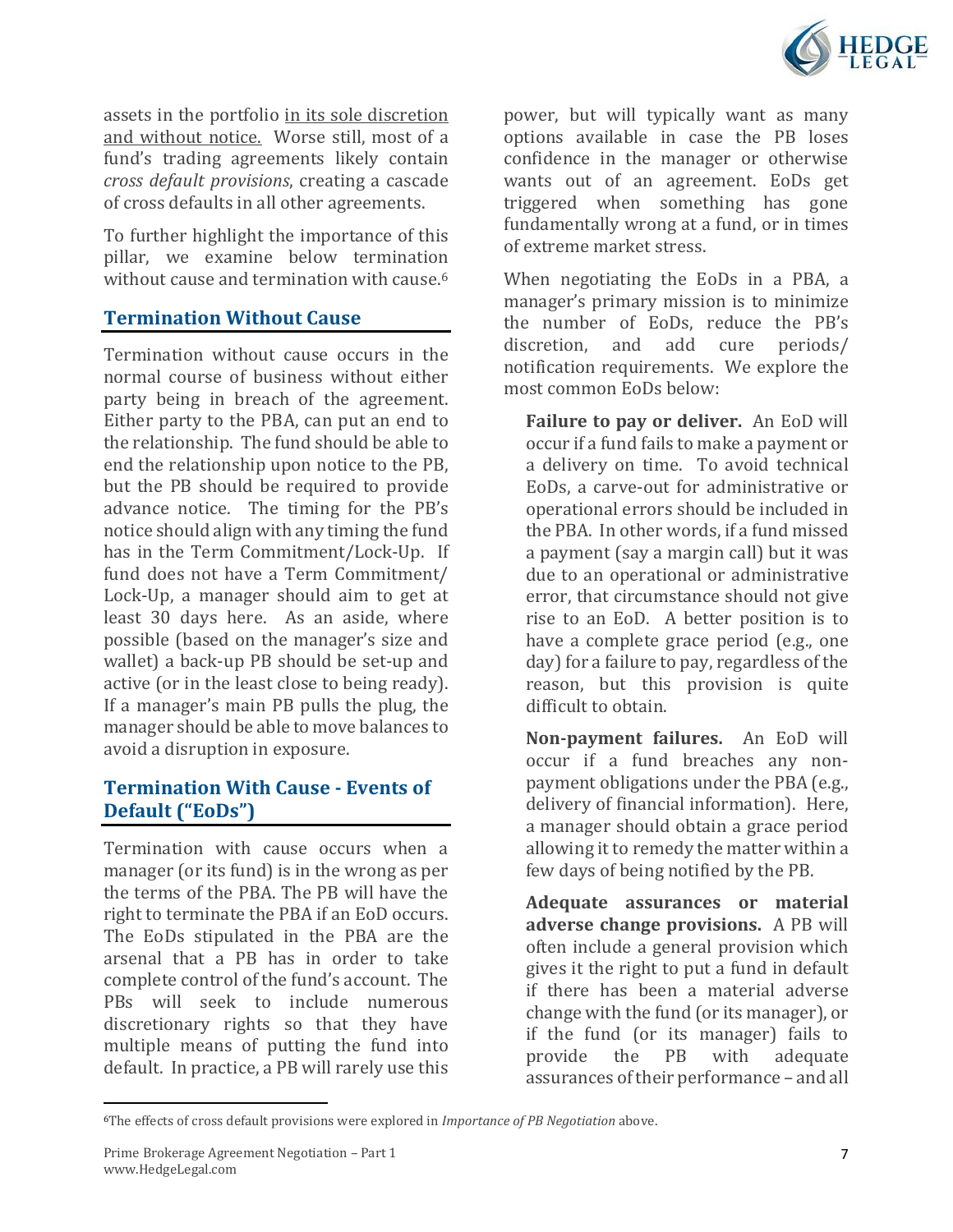

of this is determined in the sole discretion of the PB. A manager should delete this clause, full stop. Do not accept this clause in the PBA.[7](#page-7-0)

**Cross default**. PBs will seek to include a provision that any EoD under any other agreement between the fund and PB or its affiliates should give rise to an EoD under this PBA. Although it would be ideal to eliminate this provision entirely, a manager is more likely to be successful by making this a *cross acceleration*  provision instead of a cross default provision. Cross acceleration is more favorable to a manager than cross default, since a cross acceleration provision only results in an EoD where (i) a default occurs in another agreement and (ii) that default results in the acceleration of all obligations (i.e., exercise of default remedies and<br>termination) under that other termination) agreement.

**Fish or cut-bait.** As the name aptly suggests, this type of provision aims at getting the PB to act on an EoD or waive its rights. This is a provision a manager needs to add to its PBA to protect the fund. As surprising as it may sound, the template PBA is structured such that if an EoD occurs today, the PB can trigger (i.e. put the fund in default) at any time they choose, even far into the future. For obvious reasons, a manager does not want an EoD hanging over the fund and threatening the demise of the fund in<br>perpetuity. The Fish or Cut-Bait The Fish or Cut-Bait provision usually provides that the PB has 30-90 days to act on an EoD before

the PB is deemed to have waived its rights with respect to the EoD.

### **Post Default**

Once a default occurs, the PB will have broad powers to liquidate a fund's portfolio. Here are some important points to keep in mind to mitigate how and when this liquidation occurs:

**Notification requirement.** It is crucial to include a notification requirement from the PB before (or at least concurrently with) the PB's exercise of default remedies. requirement can provide a last-ditch effort to save the fund before the PB starts liquidating the portfolio. At a minimum, a notification requirement can potentially allow the manager to take steps to mitigate the damages resulting from a liquidation of the fund's assets.

**Default Remedies.** A manager should seek to limit the default remedies available to the PB, and in the least, insist that any liquidation be conducted in good faith and in a commercially reasonable manner. Where a PB grants itself the right to private sales with any parties (including their affiliates), a manager should insist that any such sale be conducted reasonably and on an arm's length basis. Such a clause will help ensure that the PB obtains reasonable value for anything liquidated in such a manner.

#### **Provisions as a Sword**

To now, we have considered several defensive negotiation strategies with

<span id="page-7-0"></span><sup>7</sup> If the PB insists on including this clause, and the manager is a smaller PB client, then the manager should offer triggers which are tied to real events (e.g. net asset value decline, key person change, change of investment manager) – and push to make this a termination event and not an EoD. A termination event will give PBs the right to terminate and liquidate assets, but it would not be considered an EoD, which could trigger cross default to other agreements (again, the language in the other agreements would be important to check here).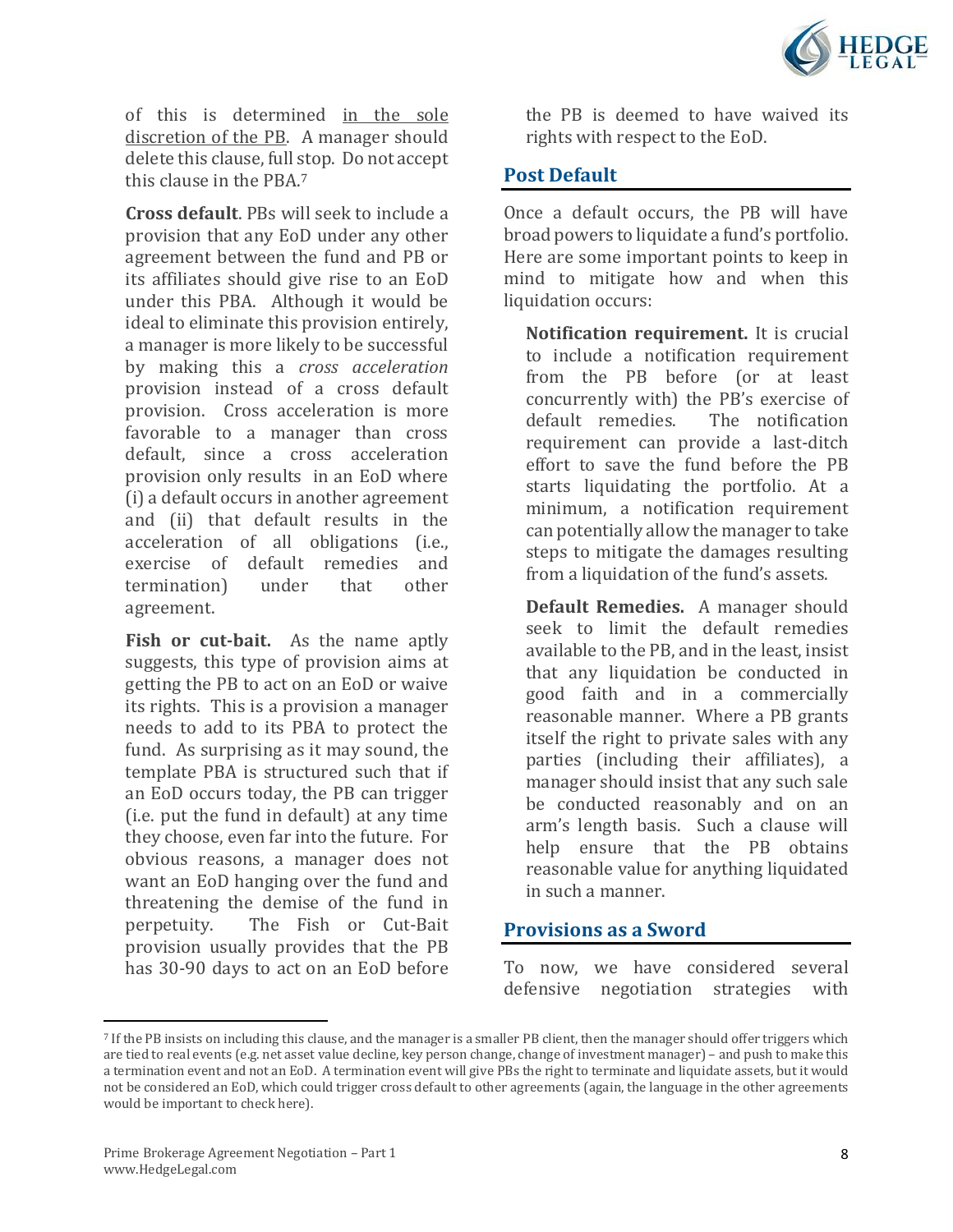

respect to EoDs. But we must also consider what offensive provisions a manager should include in its PBAs:

**EoD against the PB.** A manager should consider including an event of default against the PB which arises when the PB is insolvent or in bankruptcy. This EoD helps set-off obligations and close out any exposure the fund has to the PB. The provision can help limit the impact of being dragged into an insolvency proceeding.[8](#page-8-0)

**Representations from the PB.** The PB should be required to provide required representations, including with respect to the PB's regulatory status, power and authority to enter into the agreement.

# **Conclusion**

When approaching a PBA negotiation, a manager should start by evaluating its needs and bargaining power, as well as how those factors align with the three pillars outlined above (financing, margin and termination). Negotiation with a PB can be a delicate process, and a manager will be far more successful by understanding the inner workings of PBAs, and by making informed, reasonable requests.

In the next part of this series, we will cover other important aspects of the PBA such as asset control, operational concerns, liability and indemnities.

We invite you to join our mailing list by contacting [info@hedgelegal.com.](mailto:info@hedgelegal.com)

<span id="page-8-0"></span><sup>8</sup> With the implementation of the US Stay Regulations (regulations issued by the Board of Governors of the Federal Reserve System (12 C.F.R. §§ 252.2, 252.81-88), the Federal Deposit Insurance Corporation (12 C.F.R. §§ 382.1-7) and the Office of the Comptroller of the Currency (12 C.F.R. §§ 47.1-8), this provision has lost some of its clout. To the extent that the US government implements a protection regime in the event of an insolvency of a global systemically important banking organization (G-SIB), these set-off rights would likely not apply.